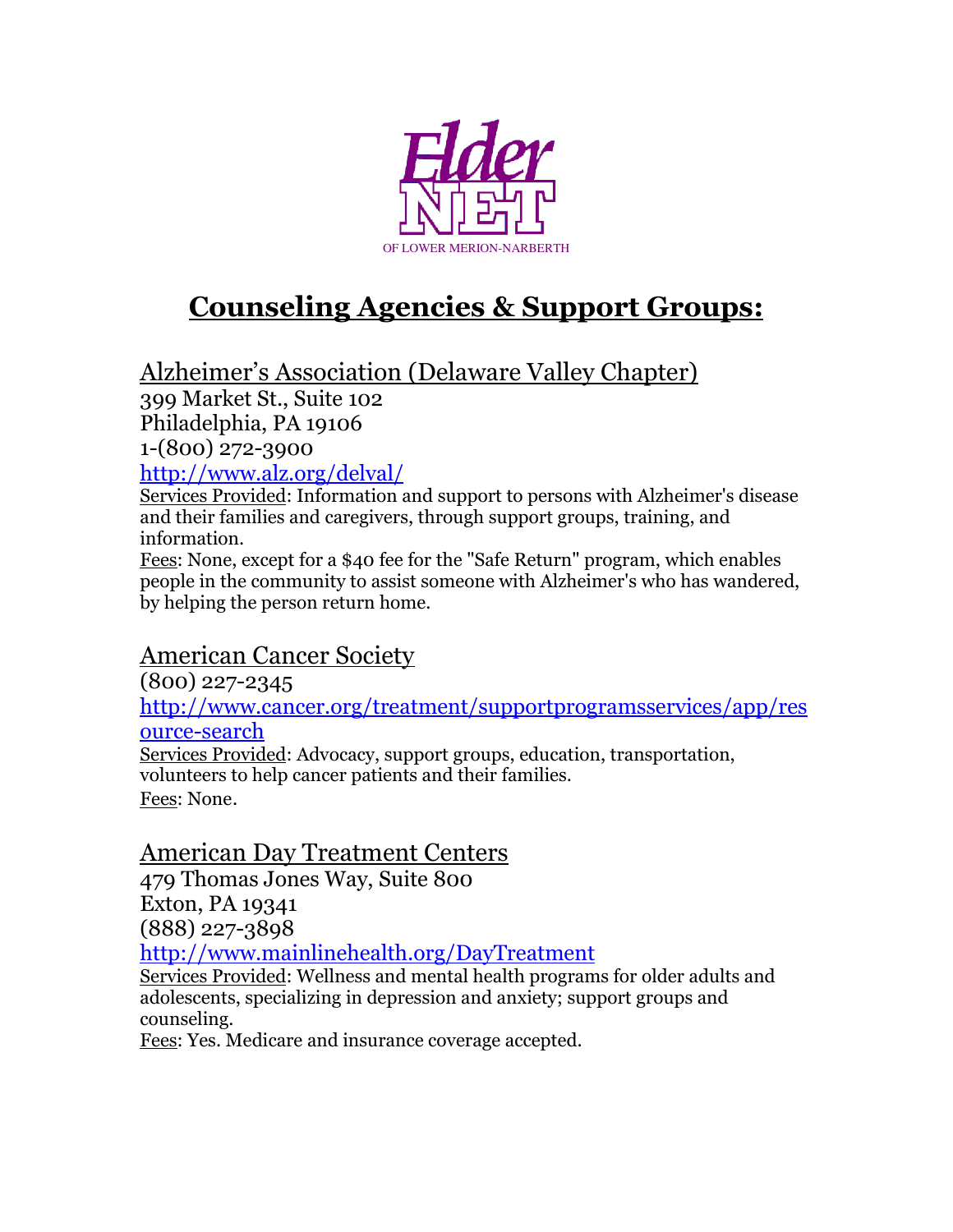# The Arc Alliance

3075 Ridge Pike Eagleville, PA 19403 (610) 265-4700 <http://www.thearcalliance.org/>

Services Provided: Early intervention; Advocacy; Support groups; Information. Fees: Call for information.

# Catholic Social Services

353 E. Johnson Highway, Norristown, PA 19401 (610) 279-7372 <http://www.catholicsocialservicesphilly.org/> Services Provided: Case management; individual, marital, and family counseling. Fees: None

#### Central Montgomery County Mental Retardation Case Management Program

1100 Powell St.

Norristown, PA 19401

(610) 277-4600

<https://www.centralbh.org/seniorcare/>

Services Provided: Case management, adult day services, community employment, family support services, counseling for people with mental retardation.

Eligibility: Montgomery County residents who meet eligibility for MR services; Senior Outreach: Montgomery County Resident age 62 or older. Fees: Sliding Scale fees for some programs; Medicare accepted.

# Christian Counseling and Therapy Associates

86 W. Eagle Rd. Havertown, PA 19083 (610) 853-9776 <http://www.christiancounselingtherapy.com/> Services Provided: Individual, marriage, and family counseling; psychological evaluations; Information and referral. Fees: Negotiable, Medicare accepted.

City Line Aging Support Program (CLASP) 3801 Conshohocken Ave. Imperial Towers, Suite 123 Philadelphia, PA 19131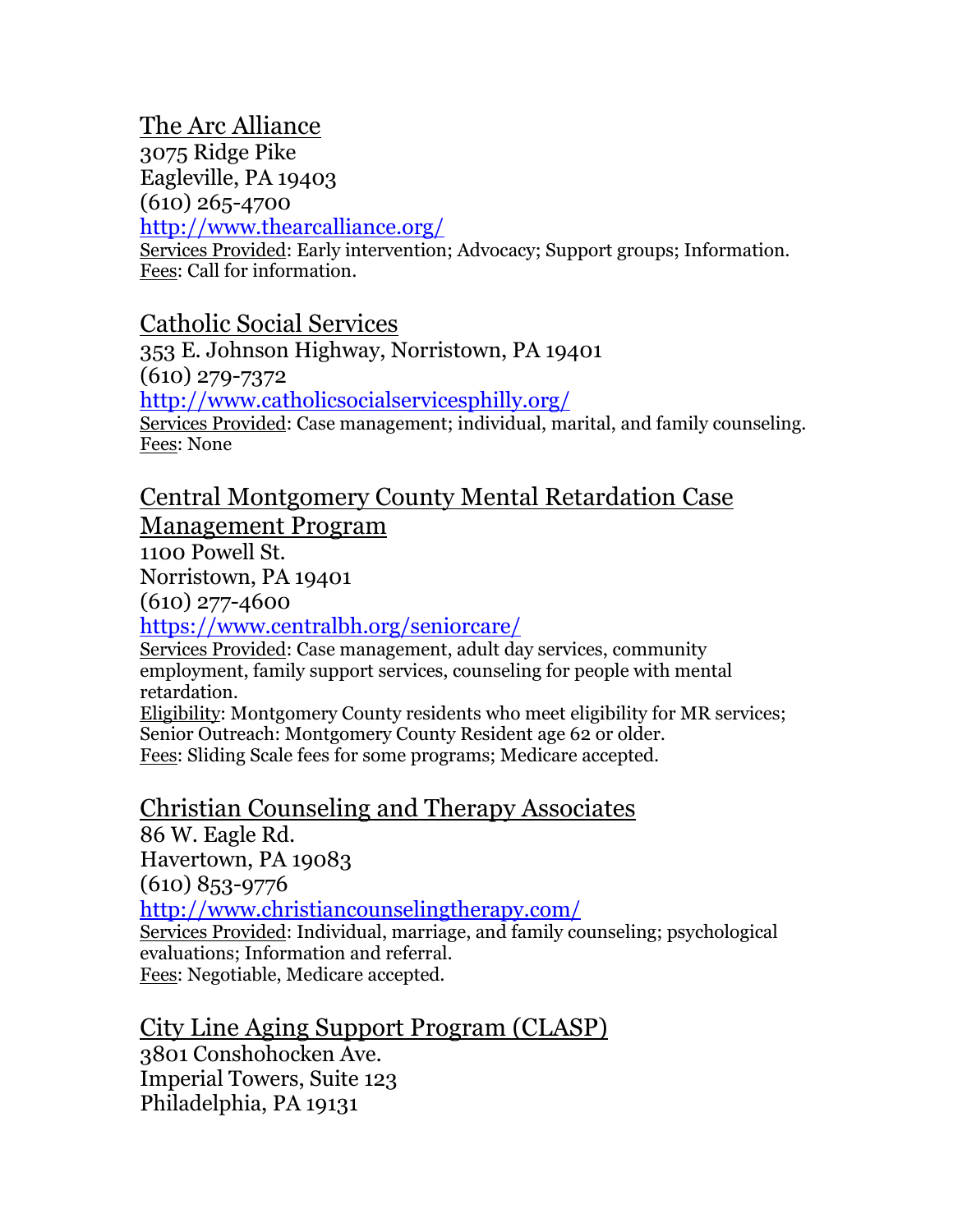#### (215) 878-2336

Services Provided: Counseling, case management, home health aides, adult day care, shopping van, chore service, meals, referrals and information. Eligibility: Impoverished, frail, Jewish, age 65 or older, living in the vicinity of City Avenue and Overbrook Park areas. Fees: Sliding scale fees.

## Compassionate Friends

132 E. Valley Forge Rd. King of Prussia, PA 19406 (484) 919-0820 [http://www.tcfvalleyforge.org](http://www.tcfvalleyforge.org/)  Services Provided: Self-help support group for bereaved parents. Fees: None.

#### Hearing Discovery Center

1515 South Lansdowne Ave. Darby, PA 19023 (484) 534-2033

<http://www.scs-delco.org/about>

Services Provided: Assistive listening devices to be tried by individuals in their own homes; Counseling available for hearing impaired persons by volunteers who have also experienced hearing loss; No hearing aids. Fees: None.

# Jewish Family and Children's Service of Greater Philadelphia

2100 Arch St., Suite 5 Philadelphia, PA 19103 (267) 256-2100

<http://www.jfcsphilly.org/>

Services Provided: Case management: Counseling; In-home care; Cleaning service; Information and referral. Eligibility: Age 65 or older and living in the greater Philadelphia area.

Fees: Yes; Sliding scale fees.

The Lincoln Center for Family and Youth Administrative Headquaters 820 Adams Ave. Audubon, PA 19403 (610) 277-3715 [http://www.thelincolncenter.com/indFamCom/individualServices.ht](http://www.thelincolncenter.com/indFamCom/individualServices.html) [ml](http://www.thelincolncenter.com/indFamCom/individualServices.html)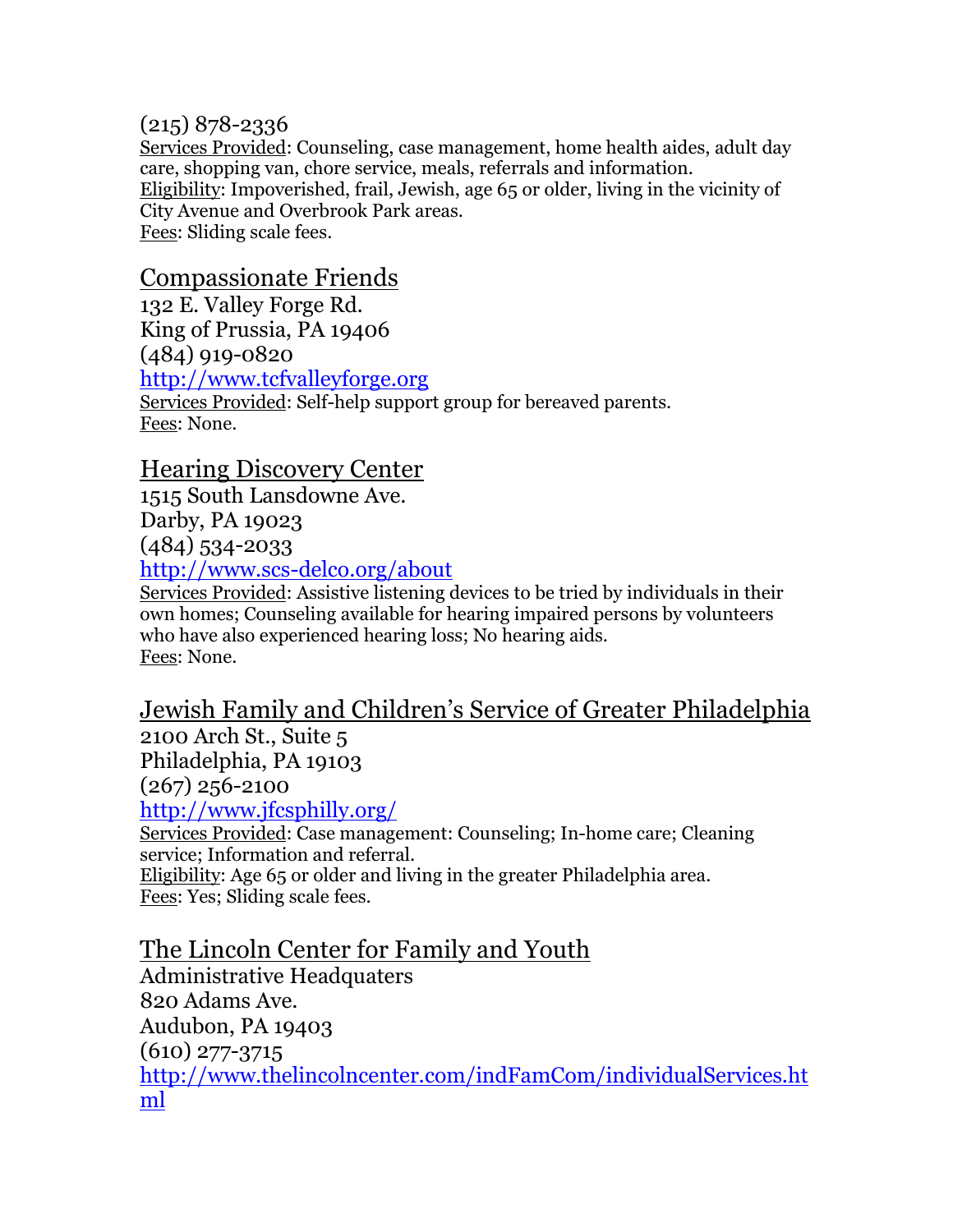Services Provided: Counseling for older people, their families and caregivers; crime prevention programs, and counseling for victims of crime. Eligibility: Age 60 and older. Fees: Insurance may cover; Sliding scale fees.

# Lower Merion Counseling

850 W Lancaster Ave Bryn Mawr, PA 19010  $(610)$  520-1510

<http://www.rhd.org/Program.aspx?pid=76>

Services Provided: Treatment for full range of psychiatric problems, including drug and alcohol abuse; Group, family, couple, and individual therapy; Case management; Psychiatrists and Master-level therapists; Evening hours available. Fees: Medicare, Medicaid, and other insurance accepted; Call for further information regarding fees.

# Montgomery County Association for the Blind

25 E. Marshall St. Norristown, PA 19401

(215) 661-9800

#### <http://www.mcab.org/services.aspx>

Services Provided: Comprehensive social services, home rehabilitation training, advocacy, education, counseling, support groups, mobility instruction, limited transportation, recreational activities, technology training on special equipment for the blind and visually impaired. Volunteers welcome.

Eligibility: Blind and/or visual impairment.

Fees: None. Transportation donation requested.

# National Alliance for the Mentally Ill of Montgomery County

100 S. Keswick Ave Glenside, PA 19038 (301) 949-5852 <http://www.nami.org/>

Services Provided: Information and referral for families of mentally ill persons; advocacy on issues related to mentally ill persons; support groups for persons with mental illness and their family members. Fees: Free.

# Supportive Older Women's Network

4100 Main St, Ste. 200 Philadelphia, PA 19127 (215) 487-3000